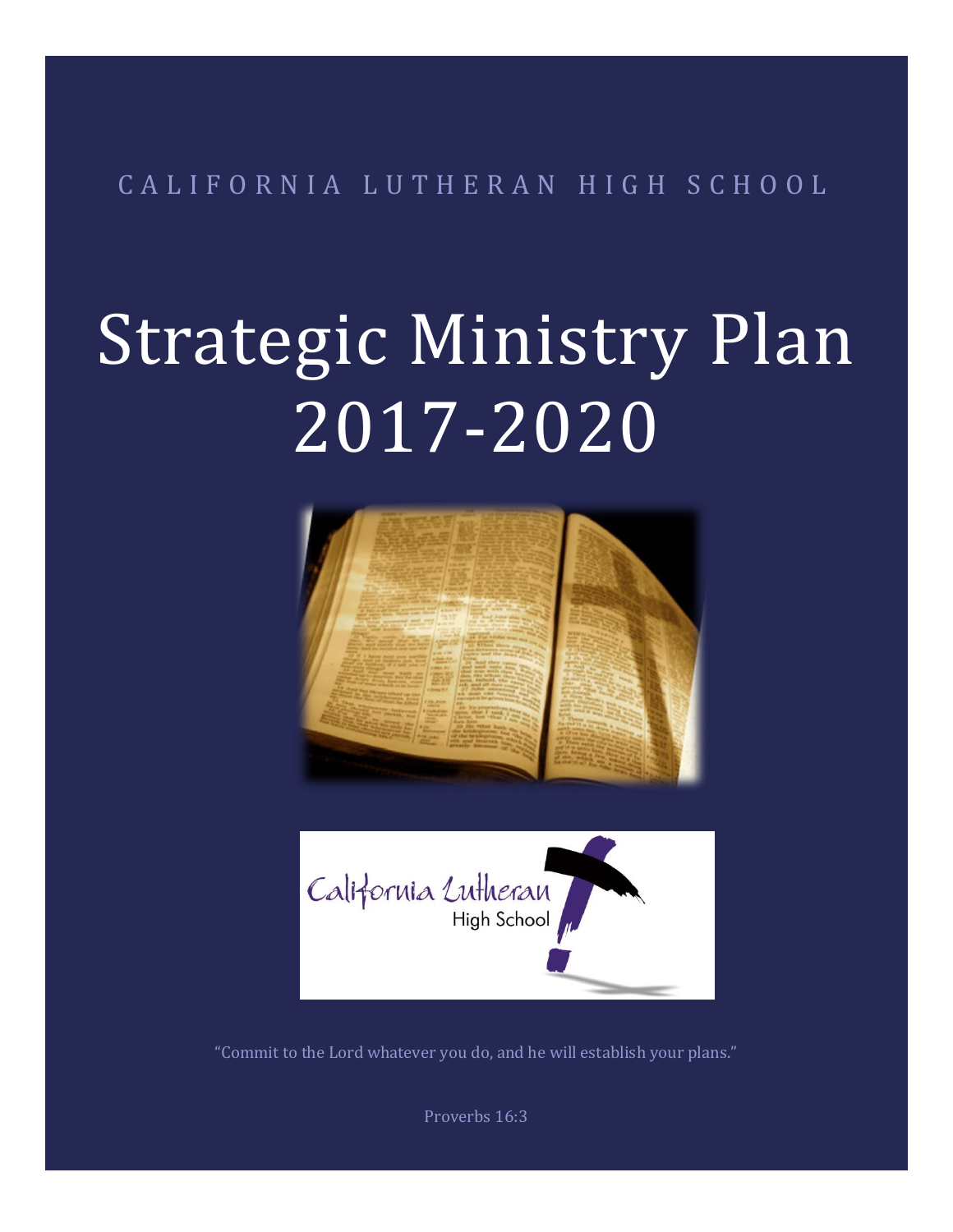### To our Partners in Ministry

January 2017

Dear Friend in Christ,

For 40 years, California Lutheran High School has faithfully lived out its mission to train up young people for Christ's service in the church and our community. As much as we treasure our rich heritage of blessings, our strategic planning process over the past two years has intently focused on the school's future.

The CLHS mission has always been all about "making disciples" of young people through the changeless gospel. We are still seeking to mold the next generation of Church and world leaders.

Opportunities abound, as do real challenges for our school! We are not the school we were 40 years ago – nor even 10 years ago – but our mission remains the same. Because of our commitment to impact the world for Christ, CLHS has changed to meet the needs of its students and community. At CLHS, our faculty and staff care not only about a student's intellectual development, but also his or her personal and spiritual development. It is a place where faith development, character development, and values matter. And it is a learning environment from which students leave well prepared for productive and me aning ful careers and lives of Christian service, civic engagement, and family l e a d e r s h i p .

Through heartfelt prayer, detailed analysis, and honest conversations, I believe together we have produced a God-pleasing plan that firmly establishes CLHS as a s c h o o l c o m m itted to providing excellent a cademic and co-curricular programs permeated by faithfulness to the gospel of Jesus Christ. This plan calls for steady growth in enrollment, academic programs, use of technology, increased a c a d e m i c p e r f o r m a n c e, and a building program.

What an exciting time to be part of the CLHS mission! We are on the threshold of a period of ministry growth and expansion, and we believe the initiatives outlined here will bring that about. May God bless our efforts! To him be the g l o r y !

Thank you for your partnership with us in this plan to advance Christ's kingdom.

Serving Together,

 $C11y$ 

Andrew S. Aguilar CLHS Superintendent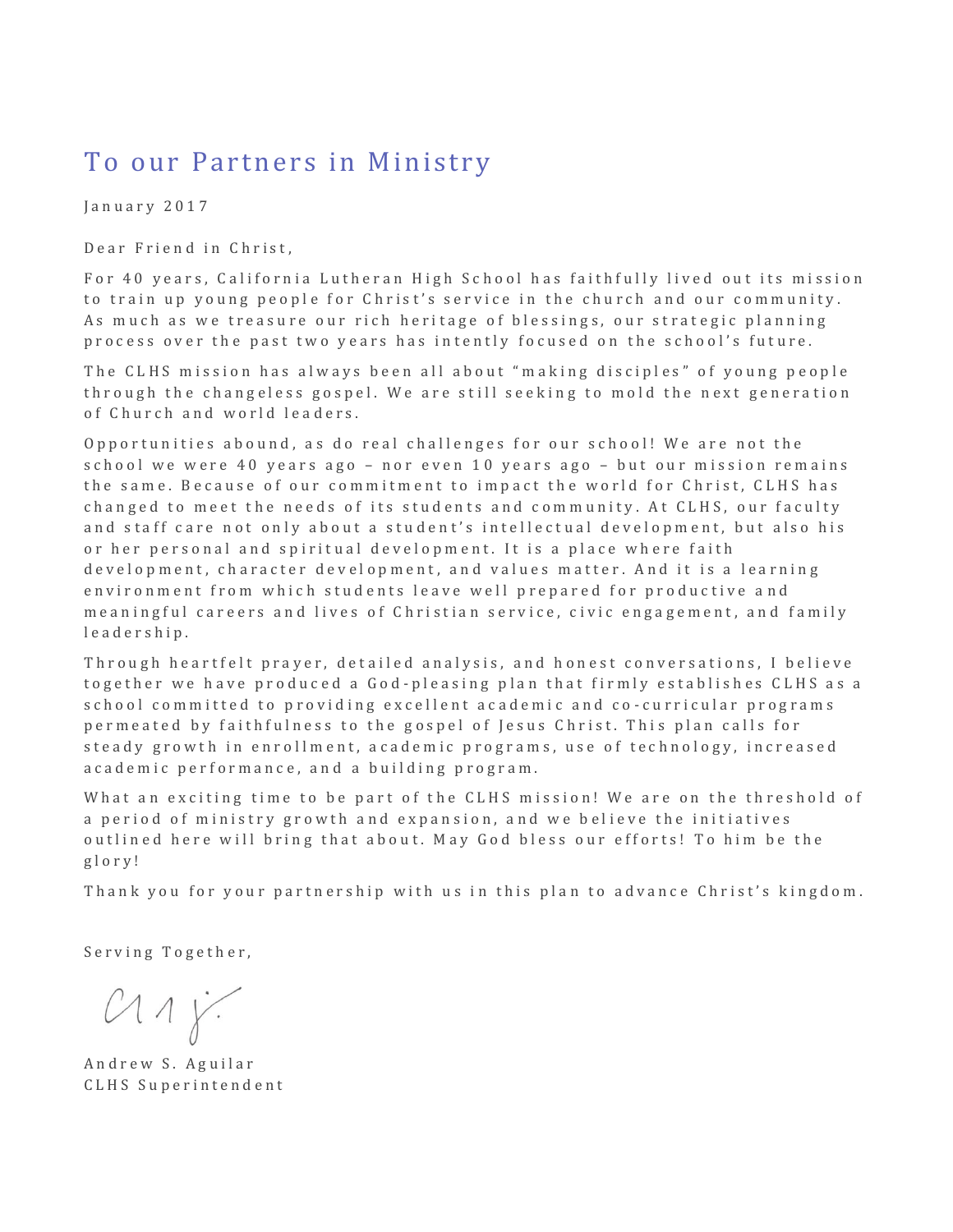## Mission Statement

Empowered by the Gospel of Jesus Christ, California Lutheran High School exists to educate, to encourage, and to equip young men and women for life and for eternity.

In the pursuit of our mission, California Lutheran High School will:

- $\triangleright$  Promote spiritual growth and Christian service among all members of the campus family,
- P rovide an exceptional faith-based, college-prep educational program,
- $\triangleright$  Preserve a distinctively Christian school culture,
- $\triangleright$  P r e p a r e l i f e long disciples of Christ who serve their future families, churches, and communities with their God-given gifts,
- $\triangleright$  Prompt the WELS/ELS students to consider the noble goal of the fulltime teaching and preaching ministries,
- $\triangleright$  Propound opportunities for Christian service, athletic competition. and the arts through which students can develop varied interests, and
- $\triangleright$  Pilot students through a comprehensive program to equip them for Christian leadership in their future families, churches, and careers.

#### Vision Statement

California Lutheran High School will serve a growing multi-national student body with Christ-centered classical education built upon our common Lutheran confession of faith.